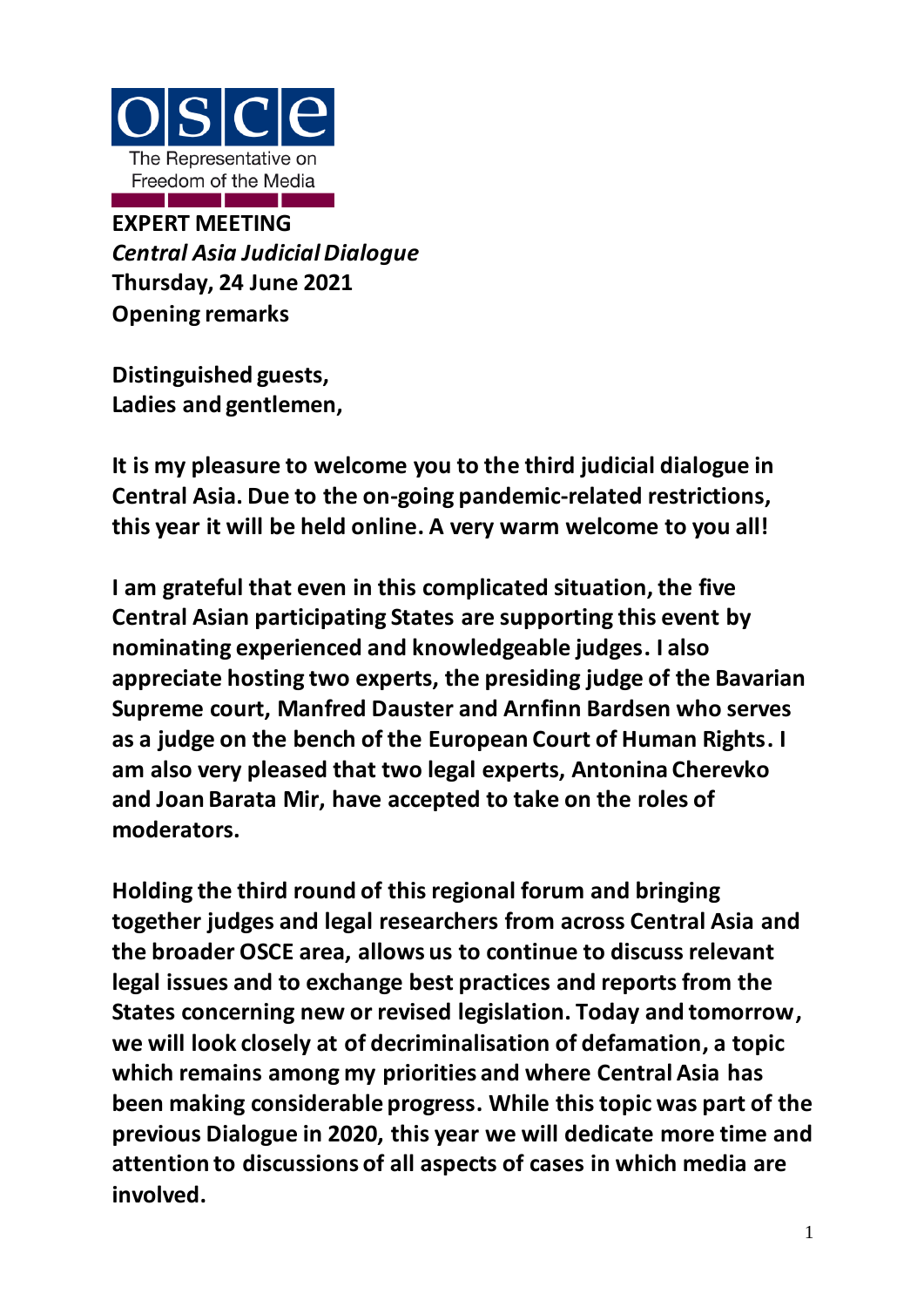**Above all, I hope these two days will be useful for you, when you go back to your important role: adjudicating cases related to the media, safeguarding freedom of expression and freedom of the media.**

**I would like to start with the most pressing problem: the lingering application of paragraphs of the criminal code pertaining to defamation. Across the OSCE region, including Central Asia, there have been many interventions by my predecessors and myself, where serious, accurate reporting became a target of civil servants and politicians, who were challenged by a media stance or individual comments.**

**While I am genuinely pleased with the decisions by your authorities to decriminalise defamation, and I am looking forward to hearing your statements concerning changes in national legislations, there are still criminal provisions, which first and foremost affect journalists and bloggers. Special protection granted to high-ranking civil servants or politicians and other dignitaries are among them. These provisions impose restrictions on freedom of the media, which cannot be justified.**

**Another legal phenomenon, which has been of great concern to my Office, are the rulings, which award high damages in cases against media outlets, which sometimes leads to the closure of the media.**

**Journalists reporting on controversial or divisive issues face many challenges. Even if they manage to avoid charges of defamation, they may face lawsuits because of an alleged breach of privacy or breach of the right to one's image. While perfectly reasonable** *per se***, these legal norms, when indiscriminately applied - for example to news reporting- become a tool for silencing the media.**

**Much of our news and entertainment consumption happens online. Increasingly, in the OSCE area norms of offline regulations have**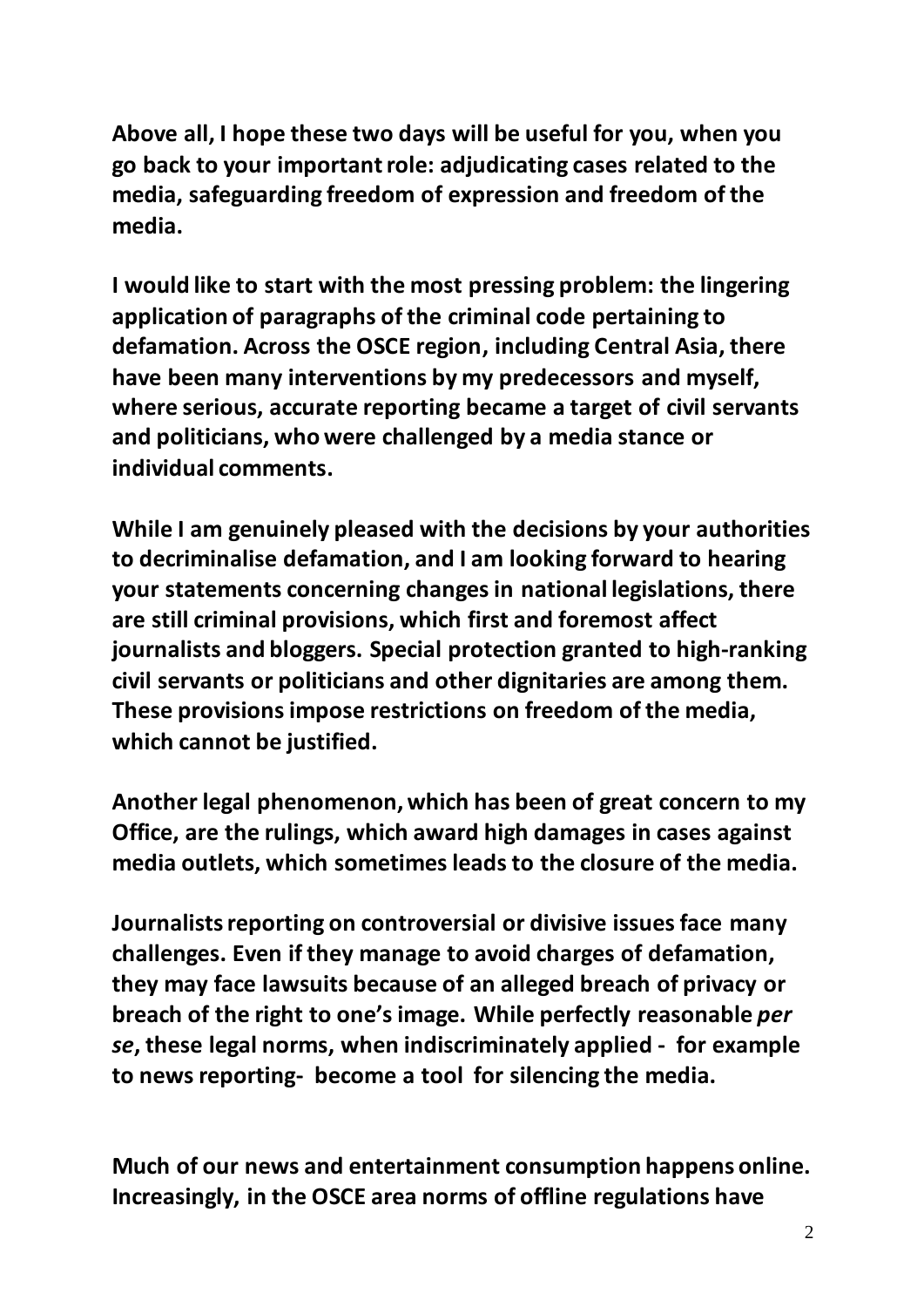**been extended to cover the information flow online. And indeed, purported online defamation may pose a serious problem due to its ramifications:** *wide-spread coverage, instantaneous communication, anonymity and impersonation***. The use of any digital devices, such as mobile, computer or laptop, coupled with an assumed identity, contribute easier spreading of online defamation, which may be used to settle a personal score or harm somebody's reputation.** 

**However, interactions provided by social media platforms show another side of the situation. Throughout the OSCE area, countless officials or politicians switch off or delete critical comments. Equally, they turn to courts if individuals or online media outlets publish unflattering opinions or details of embarrassing stories. Moreover, there are cases when victims of cyberbullying have been tried on charges of defamation for naming the abuser online.**

**It is essential in these times of manipulation of the news that there be protection for professional, independent and ethical journalists. They are the most well placed to play as fact checkers and therefore counteract false information.**

**It is fundamental to our democratic way of life to hold power to account. But this is not done through hate speech, abuse and sensationalistic accusations on social media. Paradoxically, they diminish the value of free speech and empower those who might otherwise be held to account, to engage in confusing, misleading and bullying online behaviour.**

**Your duty combines a delicate task to protect the reputation of the citizens of our countries without compromising on the fundamental right to freedom of expression. In ensuring compliance with international standards, you protect the right of citizens to know, to have access to timely and useful information and ensure that rank or position in society do not provide additional protection from legitimate criticism.**